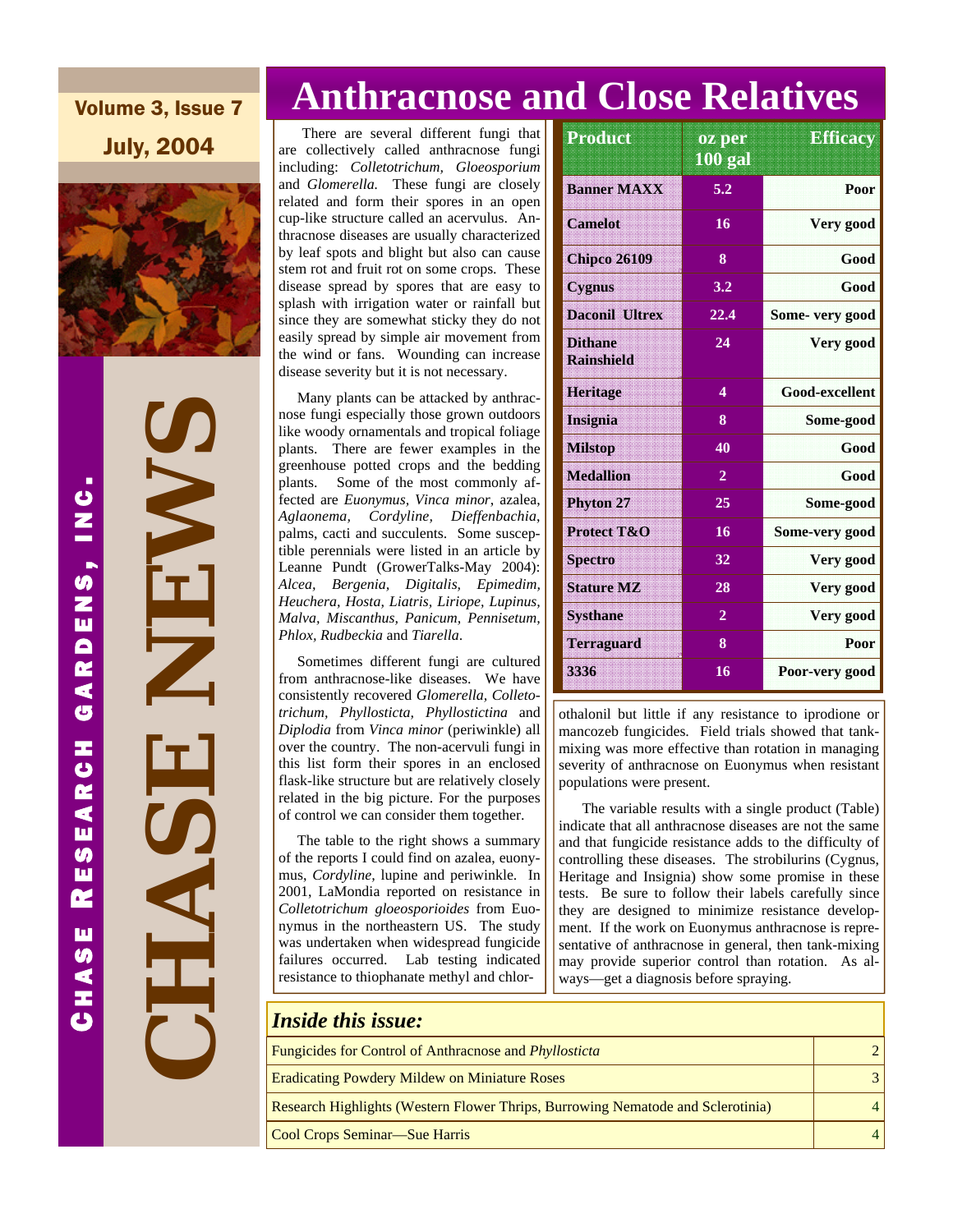## **Fungicides for Control of Anthracnose and Phyllosticta**

 Over the years I have performed relatively few anthracnose (*Colletotrichum*) or Phyllosticta trials. While working at the University of Florida I worked on Euonymus anthracnose for the cut foliage industry and Phyllosticta leaf spot on peperomias. Since returning to trial work in California I once again worked on Euo-



nymus anthracnose as well as anthracnose on Cordyline. We have also attempted a series of trials on Phyllosticta leaf spot on *Dicksonia* ferns and *Vinca minor*  (periwinkle). Most of these trials have been disappointing with little disease and/or no control apparent. The trials I report here were the best of the lot.

 The two trials on Euonymus were performed a few years ago. In the first we started with plants that had leaf anthracnose while in the second we inoculated plants instead. In both trials we used the following treatments: fludioxinil (Medallion at 2 oz/ 100 gal), mancozeb (Protect T&O at 16 oz), thiophanate methyl (3336 at 16 oz) and copper pentahydrate (Phyton 27 at 25 oz). Sprays were applied on a weekly interval three



**Euonymus anthracnose sprays** Medallion (2 oz/100 gal) Protect T&O (16 oz) 3336 (16 oz) Phyton 27 (25 oz)

times (first trial) or twice (second trial). Disease severity was rated using the following scale:1 (no disease), 2 (slight spotting), 3 (moderate spotting), 4 (heavy spotting) to 5 (dead).

 In the first test, the best eradication occurred with Medallion or Protect. In the second test, the best prevention was given by 3336 and again Medallion. I don't know if these differences mean anything. The first test was performed in late spring while the second was performed early fall. It is possible that the maturity of the leaves played a role in fungicide efficacy.



 The *Vinca minor* or periwinkle trial was completed in June of this year. The pathogen in this case was Phyllosticta and we inoculated plants. Plants were sprayed with: chlorothalonil (Daconil Ultrex at 22.4 oz/100 gal), azoxystrobin (Heritage at 4 oz), thiophanate methyl (3336 at 16 oz), the combination of chlorothalonil and thiophanate methyl (Spectro at 32 oz), fludioxinil (Medallion at 4 oz) and pyraclostrobin (Insignia at 8 oz). They were treated on a 14 day interval five times before inoculating on June 16. In this case we wanted to see if repeat preventative treatments could be effective. On 21 June, the number of dead leaves per plant was recorded.

 Best control of Phyllosticta leaf spot on periwinkle was seen with Spectro. All of the other products were moderately effective with the exception of 3336 which failed to give any disease control. There is possibly a synergy between thiophanate methyl and chlorothalonil in Spectro since this product gave far better than either fungicide alone or even what you could have reasonably expected by adding the two together. Further testing on anthracnose and related diseases is obviously warranted since results have been so variable and the diseases are so important.

**Phyllosticta leaf spot sprays** Daconil Ultrex (22.4 oz/100 gal) Heritage (4 oz) 3336 (16 oz) Spectro (32 oz) Medallion (4 oz) Insignia (8 oz)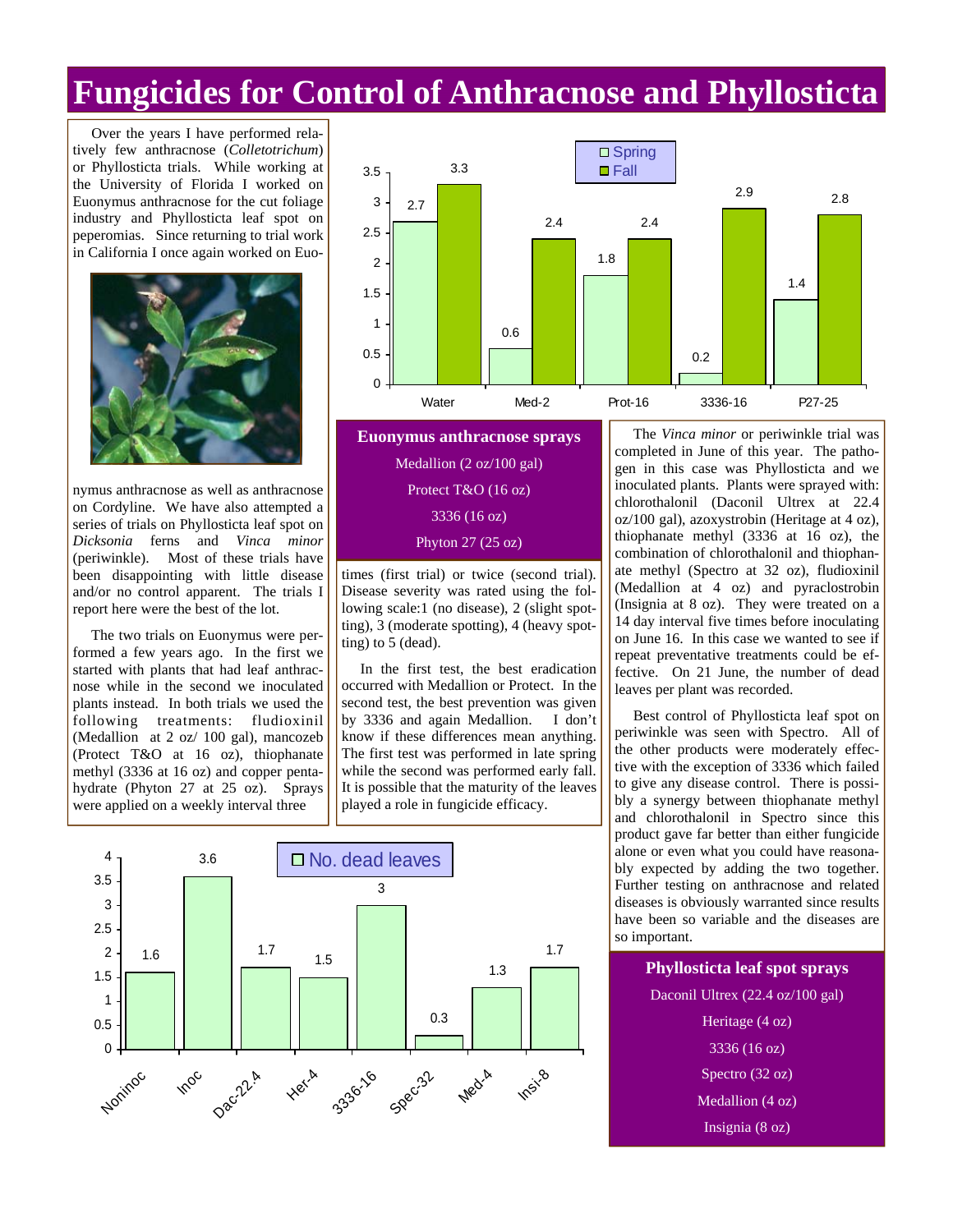# **Eradicating Powdery Mildew on Miniature Roses**

 Rose powdery mildew is caused by *Sphaerotheca pannosa*. This fungus attacks almost all roses with equal fervor from garden roses to cut roses and finally miniature roses. There are large differences between cultivars in terms of sensitivity to powdery mildew.

 As with most diseases, powdery mildew is best prevented. Our experience over the past ten years has been that powdery mildew is one of the easiest diseases to eradicate. Trials on hydrangea, azalea, Gerber daisy, salvia and herbs have shown that even very advanced infections can be stopped and reversed. Our previous trials with powdery mildew on miniature roses failed to indicate how difficult this pathogen can be to stop even with some of the best fungicides.

 We started two trials on 'Raspberry Sunblaze' in late May. The rooted cuttings of this miniature rose cultivar came to us with an active infection of powdery mildew that rapidly reached epidemic proportions. We performed the trials in a poly and shade covered greenhouse on raised benches in 3.5 or 4 inch pots containing Sunshine No. 1. Plants were top-dressed with Osmocote Plus 15-9-12.

 The first trial compared a wetting agent (No-Foam A at 8 oz/100 gal), myclobutanil (Systhane at 3 oz), copper pentahydrate (Phyton 27 at 25 oz), triforine (Rose Pride at 50 oz) and Agri-50 (1:300). Products were applied at a 10-day interval four times and only 4 days between the final two sprays. We rated disease (percent infection) every week starting June 1 and ending June 28. The top graph shows the results from two of these ratings.

 After a single spray, we were able to see significant and some reduction in powdery mildew infections with all of the products tested to approximately the same degree. We kept spraying and rating and found that disease did not continue to decrease. In fact, disease increased to the level shown at the June 18 rating and by the end of the test several experimental products (not shown) had failed to give any significant reduction of powdery mildew. When we saw the lack of control on a 10-day interval we applied a final spray only 4 days after the fourth spray. The final rating showed that even with a closer interval, poor control was achieved.





 The second test started a week after the first and compared some phos-acid products to Pipron a well-known eradicant (8 oz/200 gal). The phos-acids are demonstrated to control downy mildew but little is known about their ability to affect other foliar diseases like powdery mildew. Taking a grower's lead I decided to evaluate a few of them for powdery mildew.

 The products were applied as weekly sprays twice at the following rates: Aliette (16 oz), Fosphite (64 oz) and pHortress (64 oz). We found that each of the phos-acids worked as well as the Pipron in this trial although Fosphite was slightly better than the other two.

 These two trials show that wetting agents, like No-Foam A, Silwet, Latron B and Capsil (in previous trials on Gerber daisy) can significantly reduce powdery mildew. We also now know that phos-acids reduce powdery mildew as well as downy mildew, Pythium and Phytophthora diseases and occasionally bacterial diseases.